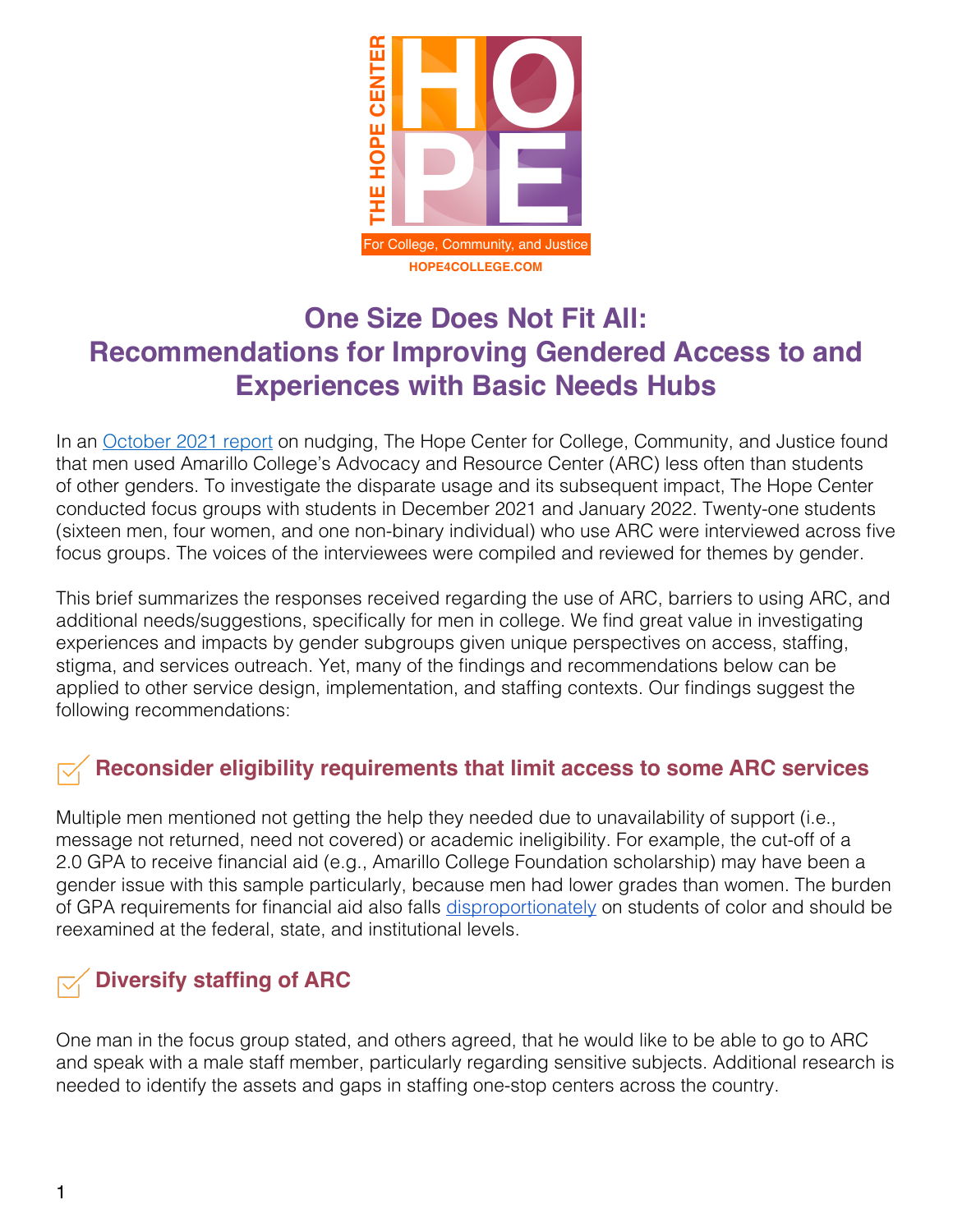#### **Work to reduce stigma of using ARC**

Multiple men in the focus group said that the stigma associated with asking for help either delayed or limited their ability to visit ARC. They stated that ARC should do more to let students know that it's normal to ask for help. Education on stigma reduction for students, stigma-reducing outreach [messages](https://hope4college.com/wp-content/uploads/2022/03/CCF_Brief.pdf), and utilizing peers should be considered.

#### **Increase and diversify outreach for ARC**

Students reported that promotion of ARC is mostly word-of-mouth via faculty members. They recommended doing more promotion with specifics about the services offered at ARC, and multiple individuals felt ARC should consider including people that have been helped by ARC who want to get involved in promoting its services to peers. They also mentioned that other mediums (e.g., flyers, syllabi, improving the visual appeal of the website) should be considered to relay the information as the students do not often check their Amarillo email.